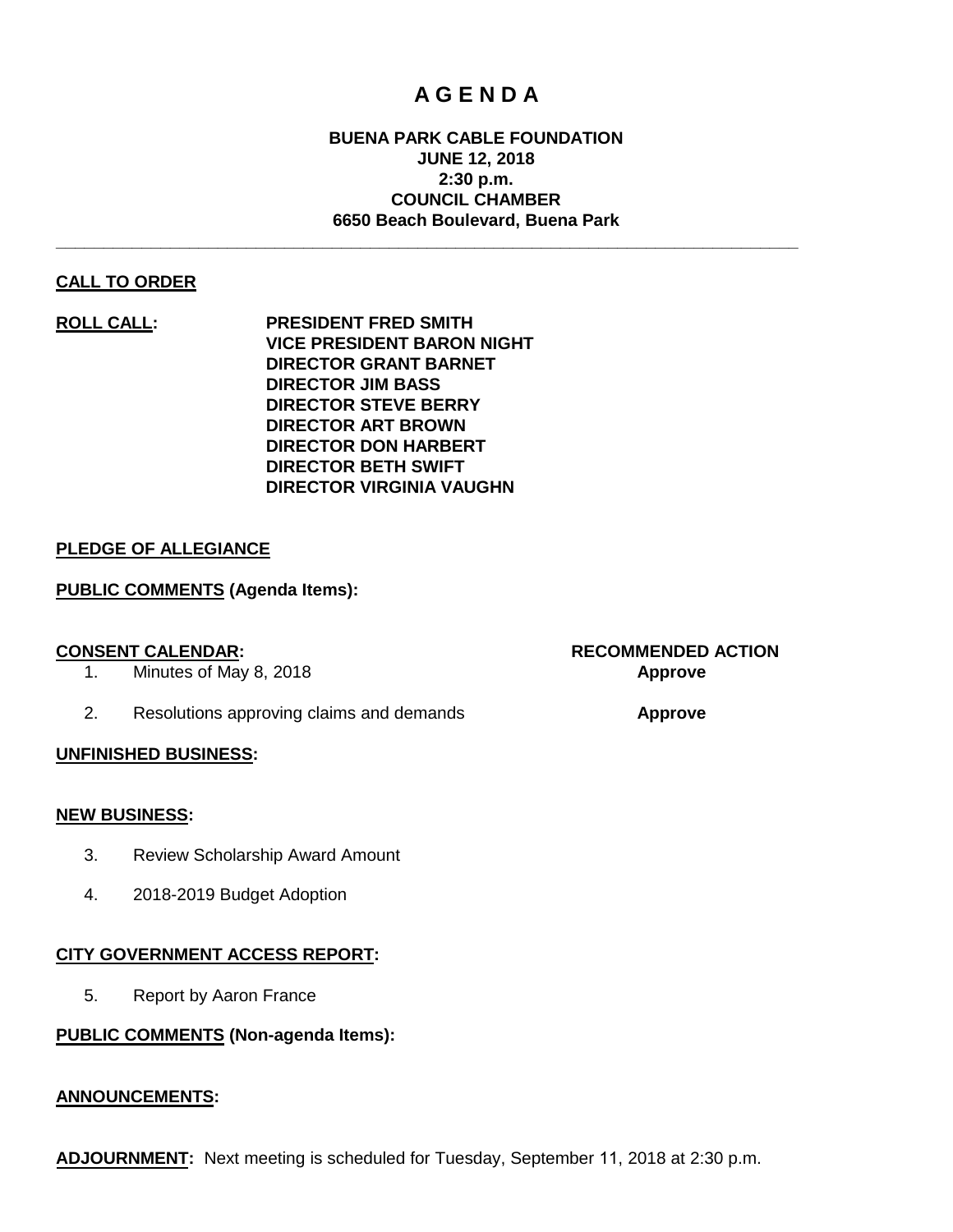#### **BUENA PARK CABLE FOUNDATION MINUTES OF MEETING May 8, 2018**

President Fred Smith called the Buena Park Cable Foundation Meeting of May 8, 2018 to order at 2:30 p.m. in the Council Chamber, 6650 Beach Boulevard, Buena Park, California.

PRESENT: Bass, Brown, Harbert, Night (entered at 2:33 PM), Smith and Vaughn ABSENT: Barnet, Berry and Swift

**ALSO PRESENT:** Aaron France, Deputy City Manager and Marsha Cook, Executive Assistant.

#### **PLEDGE OF ALLEGIANCE**

Jim Bass led the Pledge of Allegiance to the flag.

#### **PUBLIC COMMENTS (Agenda Items):**

There were no public comments.

#### **CONSENT CALENDAR:**

#### **MINUTES OF April 10, 2018**

#### **RESOLUTION APPROVING CLAIMS AND DEMANDS**

| MOTION: | Brown/Harbert to APPROVE the Consent Calendar |
|---------|-----------------------------------------------|
| AYES:   | Bass, Brown, Harbert, Night, Smith and Vaughn |
| NOES:   | None.                                         |
| ABSENT: | Barnet, Berry and Swift                       |

#### **UNFINISHED BUSINESS**

There was no unfinished business.

#### **NEW BUSINESS**

#### **Budget Presentation**

Aaron France reported that the Budget Sub-Committee met and discussed the proposed 2018- 2019 budget and budget overview. He distributed copies of the proposed changes for the next fiscal year. He outlined the Sub-Committee recommendations based on anticipated revenues and expenses, highlighting significant changes in the programming budget for government access and the ministerial series.

Baron Night noted that there will be several major changes that will affect the FY 18-19 production schedule, such as reducing the Crime Watch series from twice to once a month, as well as reducing the number of Adopt-a-Pet, Fine Arts and other staff programs. Also being proposed is increasing What's New In Two promos to three shows a month.

Art Brown requested that the Foundation Members receive the proposed budget changes in advance of the next meeting to allow time to review.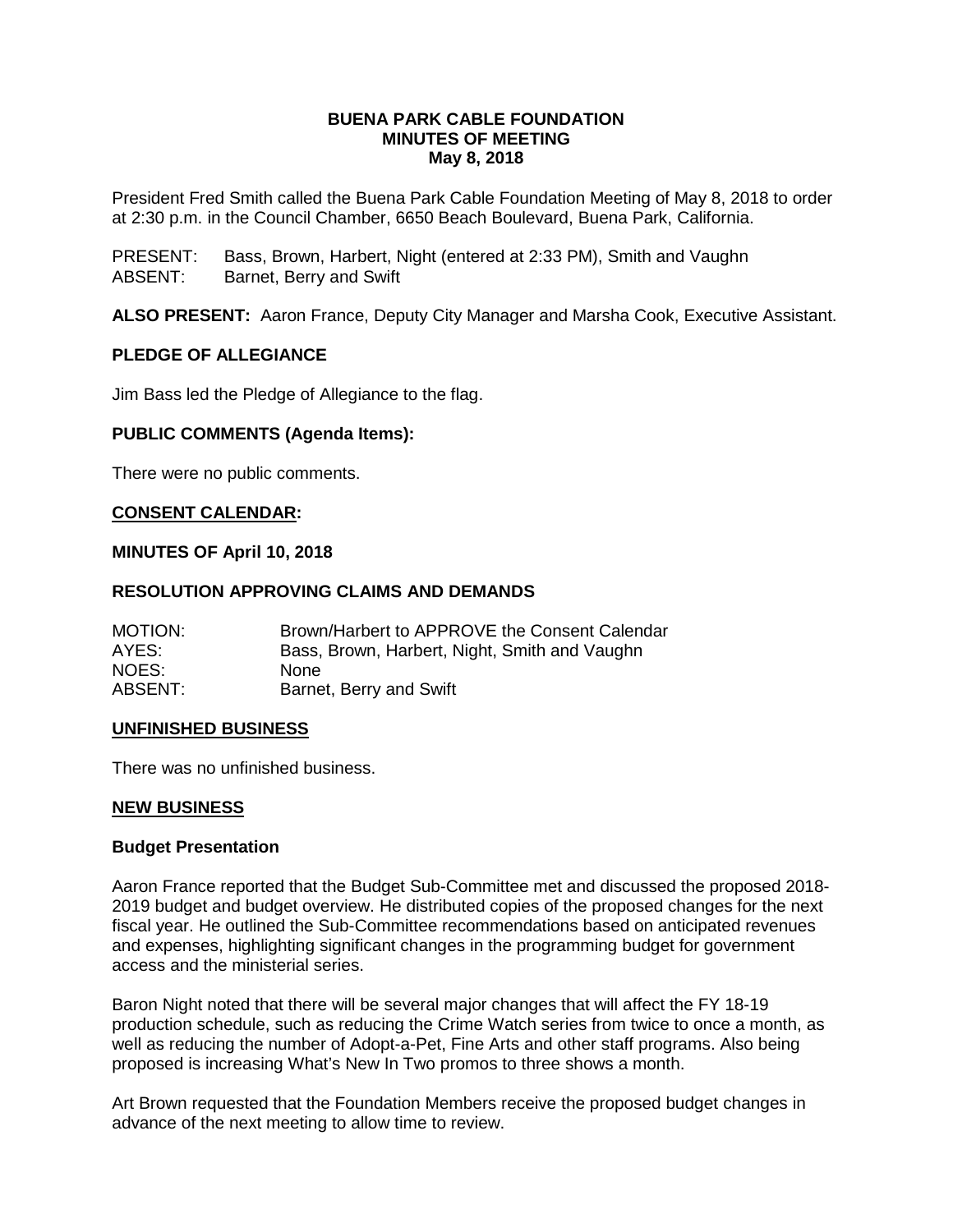BUENA PARK CABLE FOUNDATION May 8, 2018 PAGE 2

Aaron France announced that the new Cable Foundation Budget for Fiscal Year 2018-2019 would be scheduled for consideration and adoption at the next meeting in June.

#### **Award of Scholarships**

Aaron France announced that the Scholarship Sub-Committee selected Karolina Rivas and Kaitlyn Montez as the 2018 communication scholarship recipients, with each receiving \$2,000.

Commissioner Harbert noted that the third applicant did not meet the BPCF Scholarship requirements pertaining to applicants being required to major in areas of Communication in order to be eligible.

| MOTION: | Brown/Vaughn to APPROVE award of the scholarships.                                       |
|---------|------------------------------------------------------------------------------------------|
| AYES:   | Bass, Brown, Harbert, Night, Smith and Vaughn                                            |
| NOES:   | <b>None</b>                                                                              |
| ABSENT: | Barnet, Berry and Swift                                                                  |
| MOTION: | Bass/Night to delegate Mayor Vaughn to award the scholarships at the<br>Council meeting. |

After a brief discussion, the motion was withdrawn by Director Bass.

#### **Proposal to rename the BPCF Communication Scholarship in honor of Myrna Holmquist**

| MOTION: | Vaughn/Night to APPROVE renaming the Buena Park Cable Foundation |
|---------|------------------------------------------------------------------|
|         | Communication Scholarship in honor of Myrna Holmquist            |
| AYES:   | Bass, Brown, Harbert, Night, Smith and Vaughn                    |
| NOES:   | <b>None</b>                                                      |
| ABSENT: | Barnet, Berry and Swift                                          |

#### **Promo for Mayor's Prayer Breakfast event**

Aaron France indicated that this event sells out every year without any major publicity, so the Committee might want to take that into consideration.

| MOTION: | Vaughn/Brown not to promote the Mayor's Prayer Breakfast event. |
|---------|-----------------------------------------------------------------|
| AYES:   | Bass, Brown, Harbert, Night, Smith and Vaughn                   |
| NOES:   | <b>None</b>                                                     |
| ABSENT: | Barnet, Berry and Swift                                         |

#### **CITY GOVERNMENT ACCESS REPORT**

Aaron France reported that BPTV is currently airing Adopt-a-Pet #49, What's New In Two, the Community Development Update, a Buena Park Open House Promo, the Mayor's Show, the Spring Library Update, OCTA "Break the Cycle," OC Vector Control "Deadliest Predator," Crime Watch and the City Council and Planning Commission meetings.

#### **PUBLIC COMMENTS (Non-agenda Items):**

There were no public comments.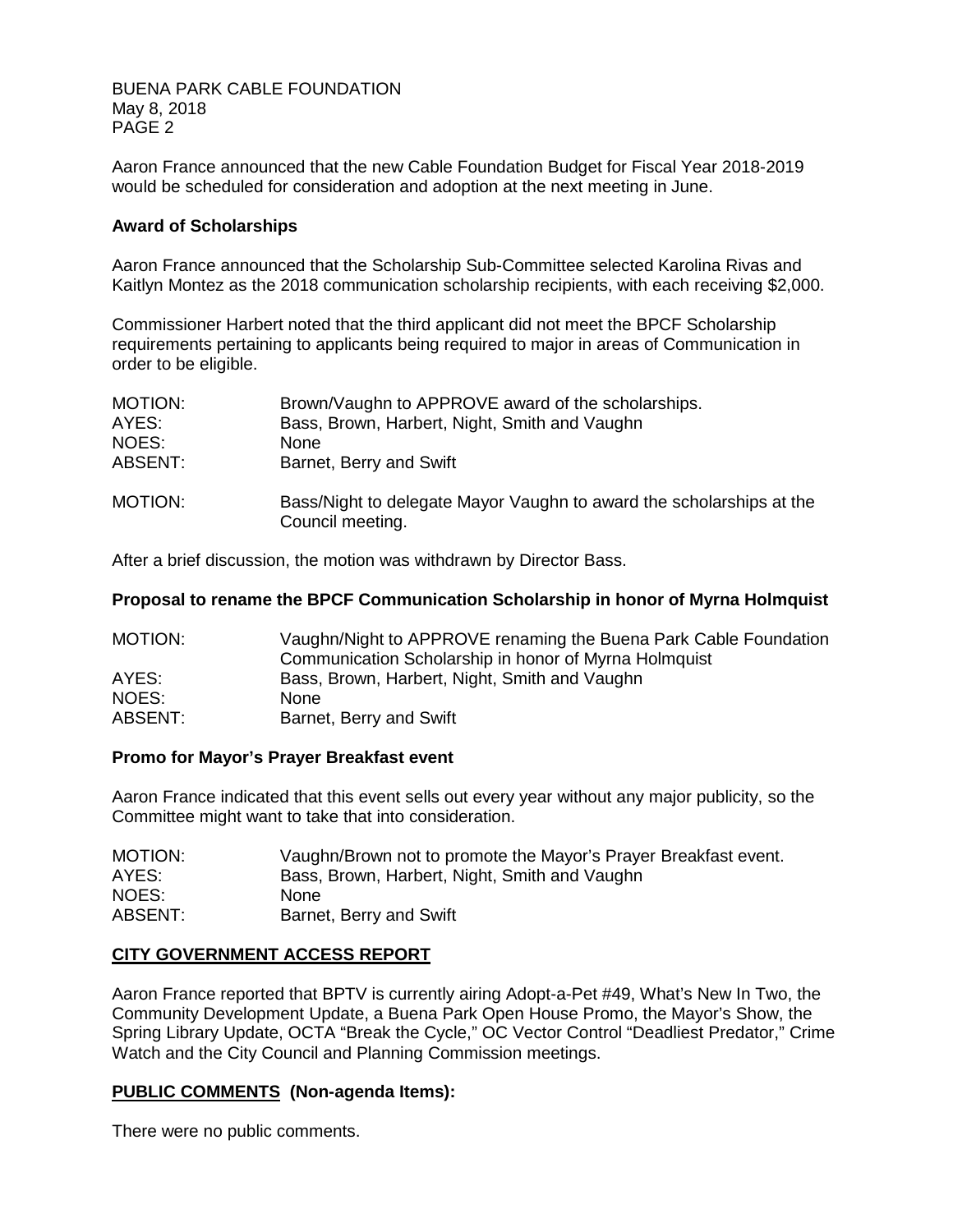BUENA PARK CABLE FOUNDATION May 8, 2018 PAGE 3

#### **ANNOUNCEMENTS**

Director Night asked that a discussion of an increase in the scholarship awards be scheduled for the next meeting.

### **ADJOURNMENT**

There being no further business, the meeting was adjourned at 2:54 p.m. The next meeting is scheduled for June 12, 2018 at 2:30 p.m.

**ATTEST:**

Marsha Cook, Exec. Asst. Fred Smith, President

\_\_\_\_\_\_\_\_\_\_\_\_\_\_\_\_\_\_\_\_\_\_\_\_\_\_\_\_\_ \_\_\_\_\_\_\_\_\_\_\_\_\_\_\_\_\_\_\_\_\_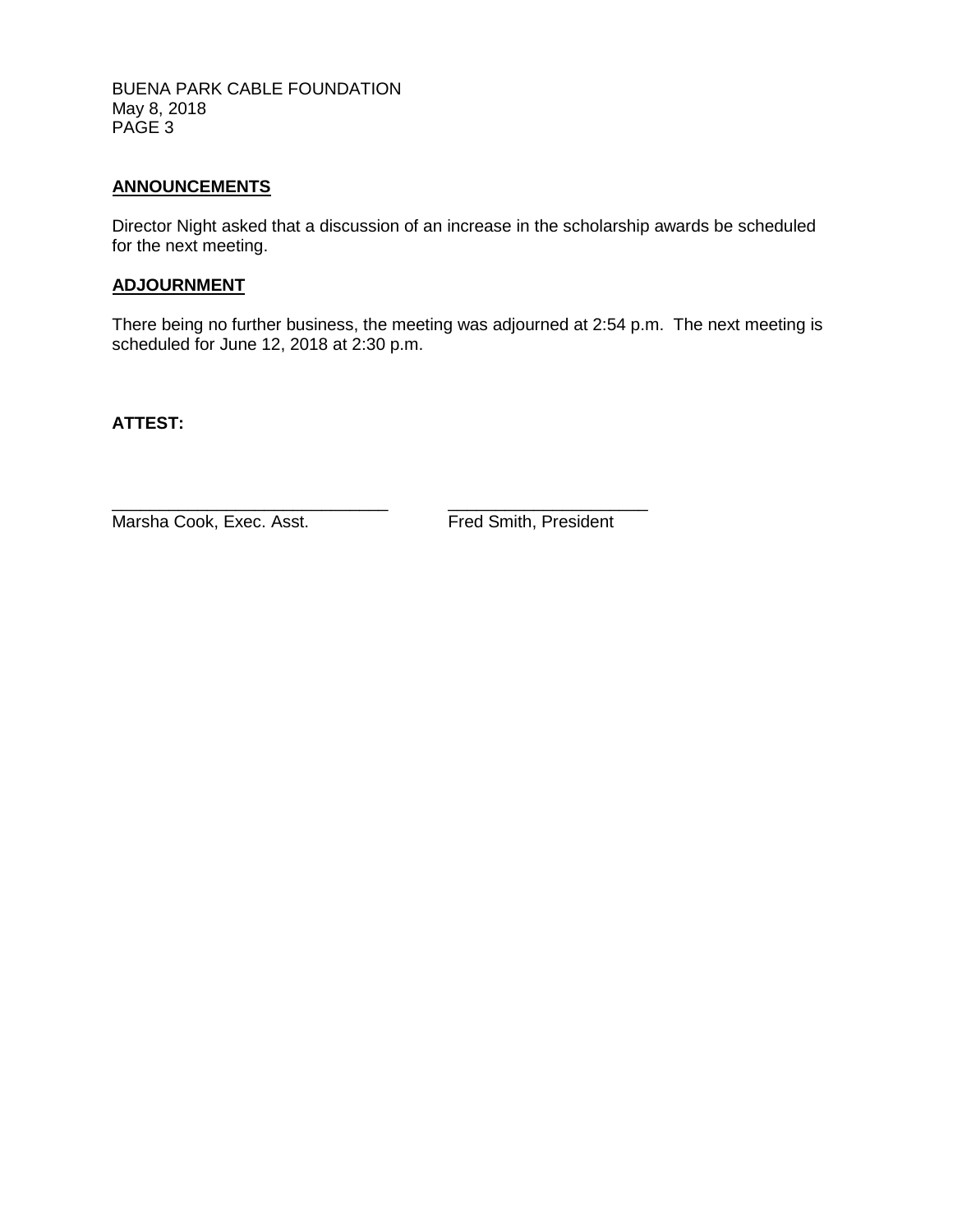#### **BUENA PARK FOUNDATION Income Statement May 31, 2018**

|                 |                                         | <b>Current Year</b> |               |               |              |               | <b>Prior Year</b>            |                           |              |
|-----------------|-----------------------------------------|---------------------|---------------|---------------|--------------|---------------|------------------------------|---------------------------|--------------|
|                 |                                         | Actual<br>Variance- |               |               | Actual       |               |                              |                           |              |
|                 |                                         |                     |               | Period Ending |              | Favorable     |                              | Period Ending             |              |
|                 |                                         |                     | <b>Budget</b> |               | May 31, 2018 | (Unfavorable) |                              | June 30, 2017             |              |
|                 |                                         |                     |               |               |              |               |                              |                           |              |
| <b>REVENUES</b> |                                         |                     |               |               |              |               |                              |                           |              |
|                 | 3410 Investment Income                  | \$                  | 50.00         | \$            | 2.32         | \$            | (47.68)                      | $\boldsymbol{\mathsf{S}}$ | 83.34        |
|                 | 3900 Miscellaneous Revenue              |                     |               |               |              |               |                              |                           |              |
|                 | 3951 Contribution from Time Warner/AT&T |                     | 100,000.00    |               | 80,047.12    |               | (19,952.88)                  |                           | 104,604.72   |
|                 | <b>Total Revenues</b>                   |                     | \$100,050.00  | \$            | 80,049.44    | \$            | (20,000.56)                  | \$                        | 104,688.06   |
|                 |                                         |                     |               |               |              |               |                              |                           |              |
|                 | <b>EXPENDITURES</b>                     |                     |               |               |              |               |                              |                           |              |
|                 | 5214 Taxes and Fees                     |                     | 100.00        |               | 61.00        |               | 39.00                        |                           | 81.00        |
|                 | 5219 Time Warner Video Services         |                     | 1,000.00      |               | 1,060.89     |               | (60.89)                      |                           | 1,019.52     |
|                 | 5220 Government Access/City             |                     | 72,000.00     |               | 66,547.32    |               | 5,452.68                     |                           | 83,797.32    |
|                 | 5221 Government Access/Council          |                     | 6,000.00      |               | 4,855.00     |               | 1,145.00                     |                           | 5,000.00     |
|                 | 5223 Ministerial Series                 |                     | 3,300.00      |               | 550.00       |               | 2,750.00                     |                           | 1,925.00     |
|                 | 5225 Member Salaries                    |                     | 3,000.00      |               | 3,200.00     |               | (200.00)                     |                           | 3,300.00     |
|                 | 5227 Misc Expenses/Add'l Programming    |                     | 2,500.00      |               | 300.00       |               | 2,200.00                     |                           | 995.00       |
|                 | 5230 Scholarships                       |                     | 10,000.00     |               | 4,000.00     |               | 6,000.00                     |                           | 4,000.00     |
|                 | 5240 Professional Services              |                     | 1,600.00      |               |              |               | 1,600.00                     |                           | 1,582.00     |
|                 | 5245 Accounting/Staff Services          |                     | 5,000.00      |               |              |               | 5,000.00                     |                           | 13,000.00    |
|                 | 5250 Equipment Maintenance              |                     | 2,000.00      |               | 151.46       |               | 1,848.54                     |                           | 1,548.85     |
|                 | 5260 Equipment Replacement Fund         |                     | 3,500.00      |               |              |               | 3,500.00                     |                           | 1,115.00     |
|                 | 5410 Stationery/Supplies                |                     | 250.00        |               | 52.47        |               | 197.53                       |                           | 67.58        |
|                 | 5411 Printing                           |                     | 150.00        |               |              |               | 150.00                       |                           |              |
|                 | 5420 Books/Dues/Subscriptions           |                     | 200.00        |               | 108.95       |               | 91.05                        |                           | 80.00        |
|                 | 5430 Postage                            |                     | 100.00        |               | 50.00        |               | 50.00                        |                           | 49.00        |
|                 | 5840 Capital Outlay                     |                     | 2,000.00      |               |              |               | 2,000.00                     |                           | 2,000.00     |
|                 | <b>Total Expenditures</b>               |                     | 112,700.00    |               | 80,937.09    |               | 31,762.91                    |                           | 119,560.27   |
|                 | Revenues Over (Under) Expenditures      |                     | (12,650.00)   |               | (887.65)     |               | 11,762.35                    |                           | (14, 872.21) |
|                 | Fund Balance, Beginning of Period       |                     | 28,401.58     |               | 28,401.58    |               | $\qquad \qquad \blacksquare$ |                           | 43,273.79    |
|                 | Fund Balance, End of Period             | \$                  | 15,751.58     | \$            | 27,513.93    | \$            | 11,762.35                    |                           | 28,401.58    |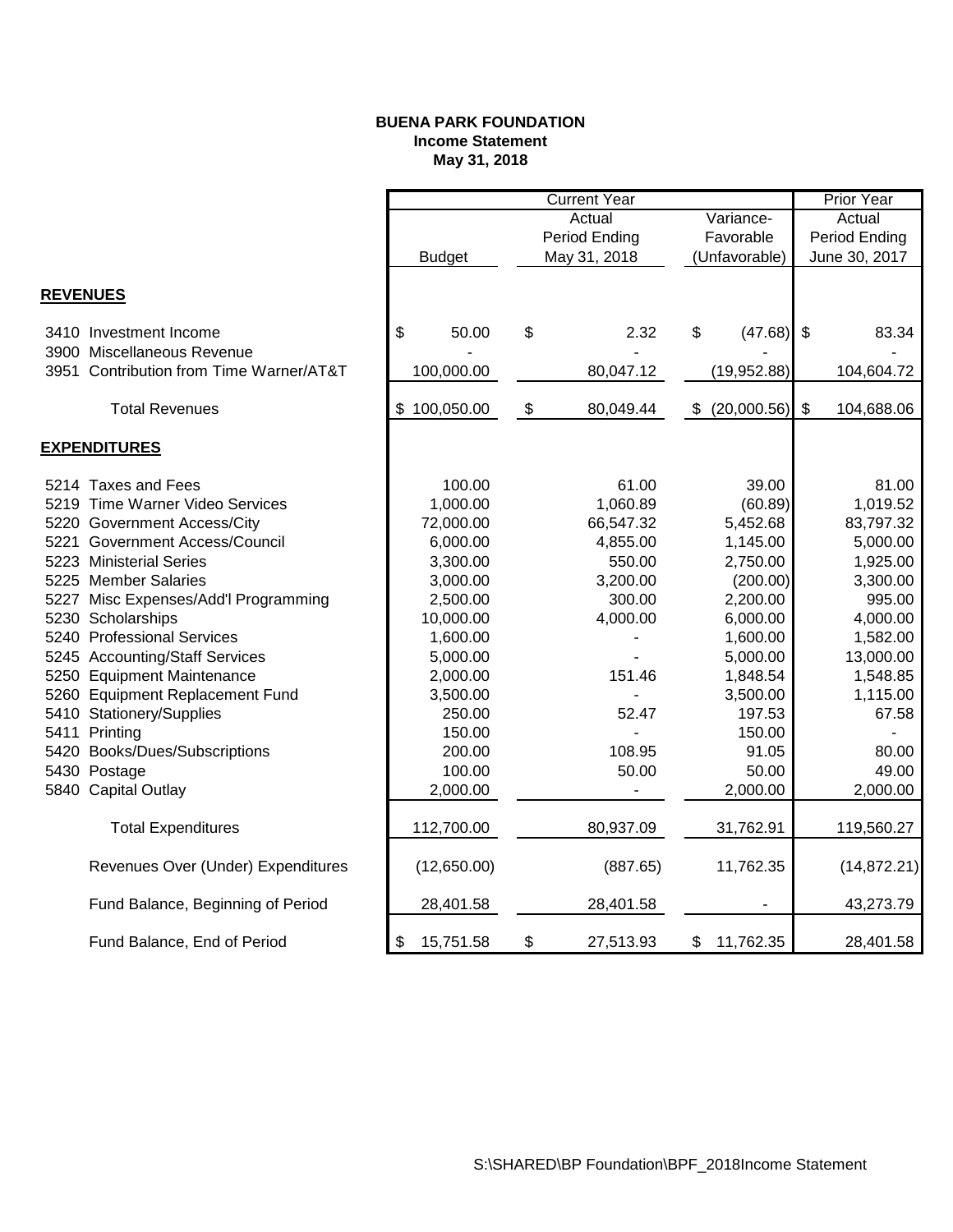|             |                             | <b>CITY OF BUENA PARK FOUNDATION</b>                                                                                            |                          |        |               |
|-------------|-----------------------------|---------------------------------------------------------------------------------------------------------------------------------|--------------------------|--------|---------------|
|             |                             | <b>CHECK REGISTER</b>                                                                                                           |                          |        |               |
|             |                             | For FY 2017-2018                                                                                                                |                          |        |               |
| <b>Date</b> | Vendor                      | <b>Description</b>                                                                                                              | Invoice #                | Check# | <b>Amount</b> |
| 4/10/2018   | N/A                         | Voided Check                                                                                                                    | Voided Check             | 7043   | $\sim$        |
| 4/10/2018   | N/A                         | <b>Voided Check</b>                                                                                                             | <b>Voided Check</b>      | 7044   |               |
| 4/10/2018   | Mark Cloud                  | Crime Watch April - #A                                                                                                          | 9865                     | 7045   | 900.00        |
| 4/10/2018   | Mark Cloud                  | BP Library Update Spring - 2018                                                                                                 | 9865                     | 7045   | 900.00        |
|             |                             |                                                                                                                                 |                          |        |               |
| 4/12/2018   | James Bass                  | BPCF Meeting April 10, 2018                                                                                                     | 041018                   | 7046   | 100.00        |
| 4/12/2018   | Don Harbert                 | BPCF Meeting April 10, 2018                                                                                                     | 041018                   | 7047   | 100.00        |
| 4/12/2018   | <b>Baron Night</b>          | BPCF Meeting April 10, 2018                                                                                                     | 041018                   | 7048   | 100.00        |
| 4/12/2018   | <b>Fred Smith</b>           | BPCF Meeting April 10, 2018                                                                                                     | 041018                   | 7049   | 100.00        |
|             | 4/12/2018   Virginia Vaughn | BPCF Meeting April 10, 2018                                                                                                     | 041018                   | 7050   | 100.00        |
| 4/19/2018   | <b>Mark Cloud</b>           | Crime Watch April - #B, City Council Mtg. 04/10/15, 3 Hrs.                                                                      | Jan-27                   | 7051   | 1,020.00      |
| 4/19/2018   | Kari Kessinger              | What's New in Two Taping 03/14/18, 03/28/18, 04/11/18                                                                           | Statement #100           | 7052   | 300.00        |
| 4/19/2018   | Vista Media Services        | What's New in Two 04/12/18 & 04/26/18, Adopt-A-Pet April/May 2018, Leisure                                                      | 566-18, 567-18, 568-18,  | 7053   | 3,500.00      |
|             |                             | Cls & BPPD/City Open House, Mayor's Show - Virginia Vaughn                                                                      | 569-18                   |        |               |
| 4/27/2018   | Kaitlyn Montez              | 2018 BPCF Communications Scholarship                                                                                            | 042718                   | 7054   | 2,000.00      |
| 4/27/2018   | Karolina Rivas              | 2018 BPCF Communications Scholarship                                                                                            | 042718                   | 7055   | 2,000.00      |
| 5/2/2018    | Jane Cameron                | Crime Watch March - #B/April - #A                                                                                               | B1718-0331               | 7056   | 400.00        |
| 5/2/2018    | Spectrum Business           | Cable Services May 2018                                                                                                         | May-18                   | 7057   | 88.95         |
| 5/8/2018    | <b>Mark Cloud</b>           | Crime Watch May - #A, City Council Mtg. 04/24/18 3 Hrs., Planning Commission<br>Recording 04/25/18 2 Hrs.                       | $Jan-27$                 | 7058   | 1,100.00      |
| 5/8/2018    | Vista Media Services        | Historical Society 50th Anniversary Memorial Brick Unveiling                                                                    | 570-18                   | 7059   | 900.00        |
| 5/21/2018   | N/A                         | Voided Check                                                                                                                    | <b>Voided Check</b>      | 7060   | $\sim$        |
| 5/21/2018   | <b>Art Brown</b>            | BPCF Meeting May 8, 2018                                                                                                        | 050818                   | 7061   | 100.00        |
| 5/21/2018   | James Bass                  | BPCF Meeting May 8, 2018                                                                                                        | 050818                   | 7062   | 100.00        |
| 5/21/2018   | Don Harbert                 | BPCF Meeting May 8, 2018                                                                                                        | 050818                   | 7063   | 100.00        |
| 5/21/2018   | N/A                         | Voided Check                                                                                                                    | <b>Voided Check</b>      | 7064   | $\sim$        |
| 5/21/2018   | <b>Baron Night</b>          | BPCF Meeting May 8, 2018                                                                                                        | 050818                   | 7065   | 100.00        |
|             | 5/21/2018   Fred Smith      | BPCF Meeting May 8, 2018                                                                                                        | 050818                   | 7066   | 100.00        |
|             | 5/21/2018   Virginia Vaughn | BPCF Meeting May 8, 2018                                                                                                        | 050818                   | 7067   | 100.00        |
| 5/21/2018   | Jane Cameron                | Crime Watch April - #B/May - #A                                                                                                 | B1718-0503               | 7068   | 400.00        |
| 5/21/2018   | <b>Mark Cloud</b>           | Crime Watch May - #B, Council Mtg. 05/08/18 5 Hrs.                                                                              | $Jan-27$                 | 7069   | 1,100.00      |
| 5/21/2018   | Vista Media Services        | What's New in Two 05/10/18, CWC - New Ride Coming,<br>Community Svcs - Summer Activities, Boys & Girls Club - Summer Activities | 571-18                   | 7070   | 500.00        |
| 5/21/2018   | Ken McKinney                | Reimbursement for Scan Notoa 2018 Conference                                                                                    | May-18                   | 7071   | 175.00        |
| 5/21/2018   | United States Post Office   | <b>BPCF 100 Postage Stamps</b>                                                                                                  | 052118                   | 7072   | 50.00         |
| 5/25/2018   | <b>Gretchen Morales</b>     | Marketing Assistant BP TV Ch. 3                                                                                                 | 033118, 043018, 053118   | 7073   | 783.36        |
| 5/25/2018   | Spectrum Business           | Cable Services June 2018                                                                                                        |                          | 7074   | 90.38         |
| 5/25/2018   | Vista Media Services        | Once Upon a Island Promo, Memorial Day, Summer Promo, Summer<br>Concerts Promo, What's New in Two                               | Jun-18<br>573-18, 574-18 | 7075   | 1,900.00      |
|             |                             |                                                                                                                                 | April & May 2018 Total   |        | 19,207.69     |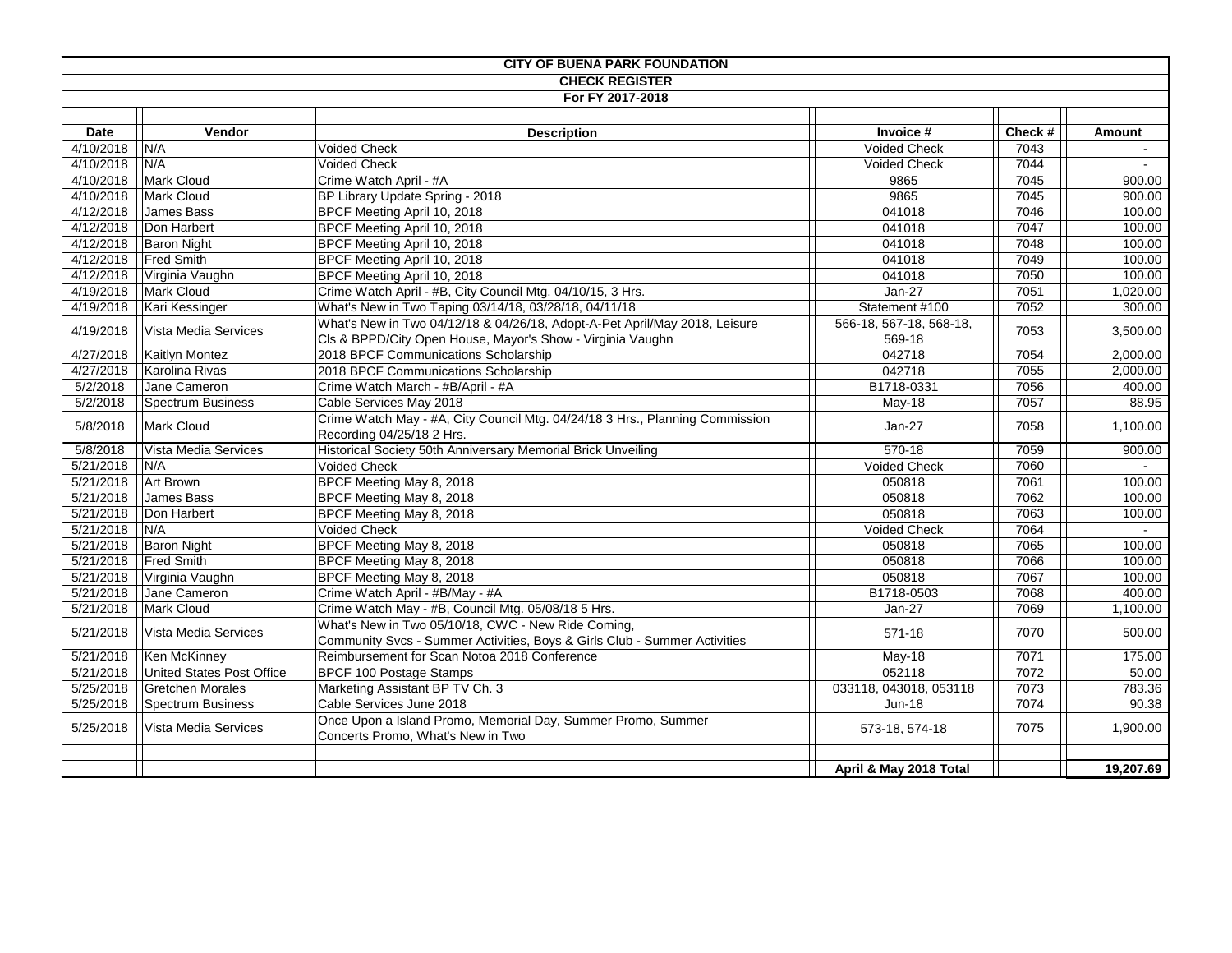# BP CABLE FOUNDATION BUDGET

|                                                              | Actual    | Mid-Year    | Proposed       |
|--------------------------------------------------------------|-----------|-------------|----------------|
| <b>Administrative Budget</b>                                 | FY 16-17  | FY 17-18    | FY 18-19       |
| Insurance/Bonding (Equip Coverage/Public Official Liability) | 0         | $\mathbf 0$ | $\mathbf 0$    |
| Taxes & Fees (Non-Profit Filing Fees)                        | 81        | 100         | 100            |
| <b>Stationary &amp; Supplies</b>                             | 68        | 250         | 100            |
| Books, Dues & Subscriptions                                  | 80        | 200         | 150            |
| Postage                                                      | 49        | 100         | 100            |
| Printing                                                     | 0         | 150         | 100            |
| Scholarship Program                                          | 4,000     | 10,000      | 10,000         |
| Professional Services (Review of Financial Records)          | 1,582     | 1,600       | 1,600          |
| <b>Accounting/Staff Services</b>                             | 13,000    | 5,000       | 5,000          |
| <b>Director Stipends</b>                                     | 3,300     | 3,000       | 3,000          |
| <b>Time Warner Video Services</b>                            | 1,020     | 1,000       | 1,000          |
| <b>Equipment Maintenance</b>                                 | 1,549     | 2,000       | 2,000          |
| <b>Equipment Replacement Fund</b>                            | 1,115     | 3,500       | 3,500          |
| Capital Outlay (One-Time Playback Equip Purchase)            | 2,000     | 2,000       | 2,000          |
| <b>Total Administrative Budget</b>                           | \$27,844  | \$28,900    | \$28,650       |
| <b>Programming Budget</b>                                    |           |             |                |
| Govt Access BPTV Ch 3 (Production Budget on Page 2)          | \$83,797  | \$72,000    | \$55,645       |
| Council Meetings (24 mtgs/year; 2 staff @ \$40/hr for 2 hrs) | 5,000     | 6,000       | 6,000          |
| <b>Ministerial Series</b>                                    | 1,925     | 3,300       | 1,925          |
| Miscellaneous Expenditures/Add'l Programming                 | 995       | 2500        | $\overline{0}$ |
| <b>Total Programming Budget</b>                              | \$91,717  | \$83,800    | \$63,570       |
| <b>TOTAL BUDGET</b>                                          | \$119,561 | \$112,700   | \$92,220       |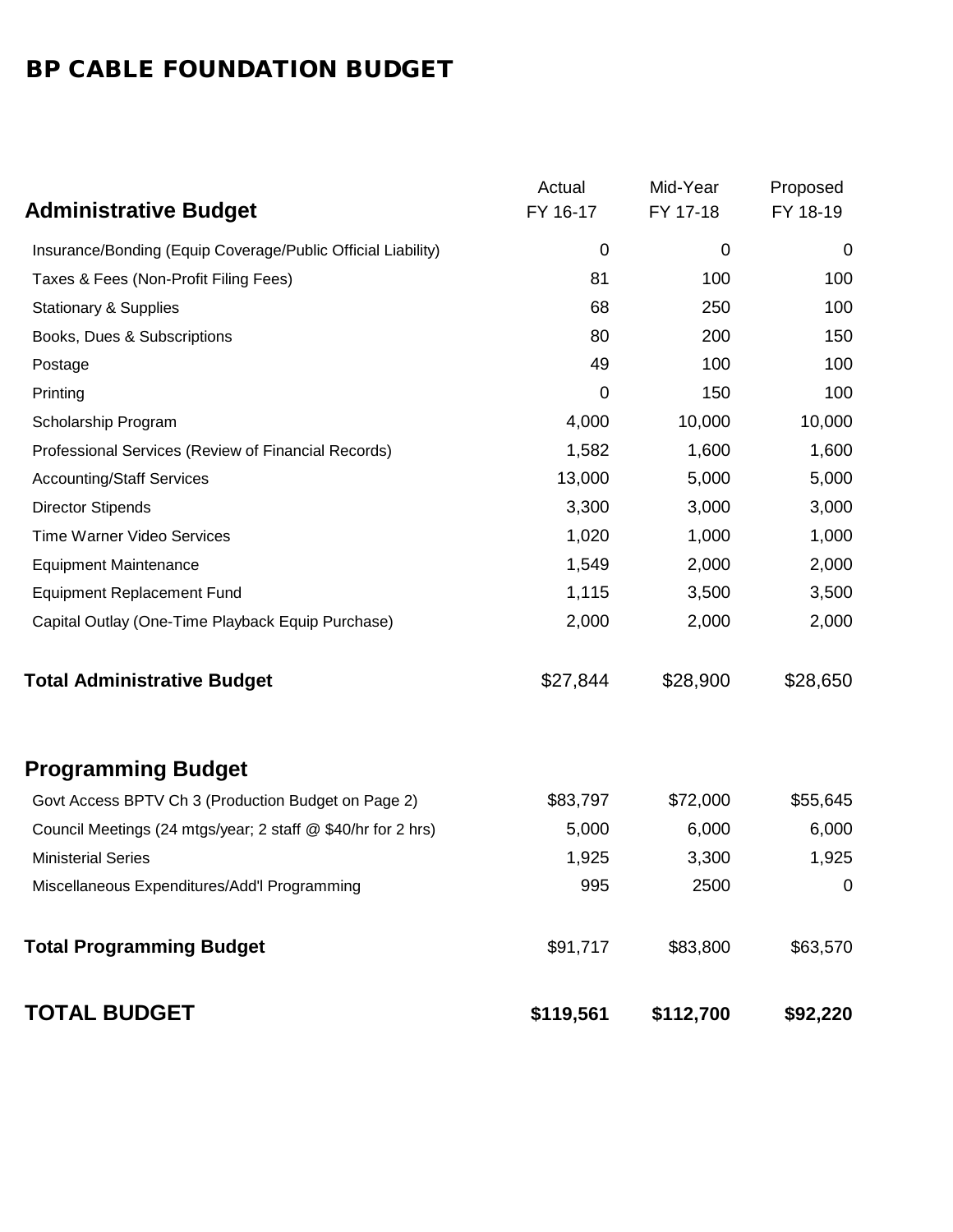# GOVT ACCESS PRODUCTION BUDGET

|                                           | Actuals<br>FY 12-13 | Estimated<br>FY 13-14 | Proposed<br>FY 14-15 |
|-------------------------------------------|---------------------|-----------------------|----------------------|
| Productions Expenditures @ \$850 per show | \$66,323            | \$65,750              | \$65,750             |
| Part-Time Production/Marketing Assistant  | 3133                | 3200                  | 3200                 |
| Promotional/Marketing Materials           | 0                   | 1000                  | 1000                 |
| Recording Media for Production Taping     | 0                   | 0                     | 0                    |
| <b>TOTAL GOVERNMENT ACCESS BUDGET</b>     | \$69,456            | \$69,950              | \$69,950             |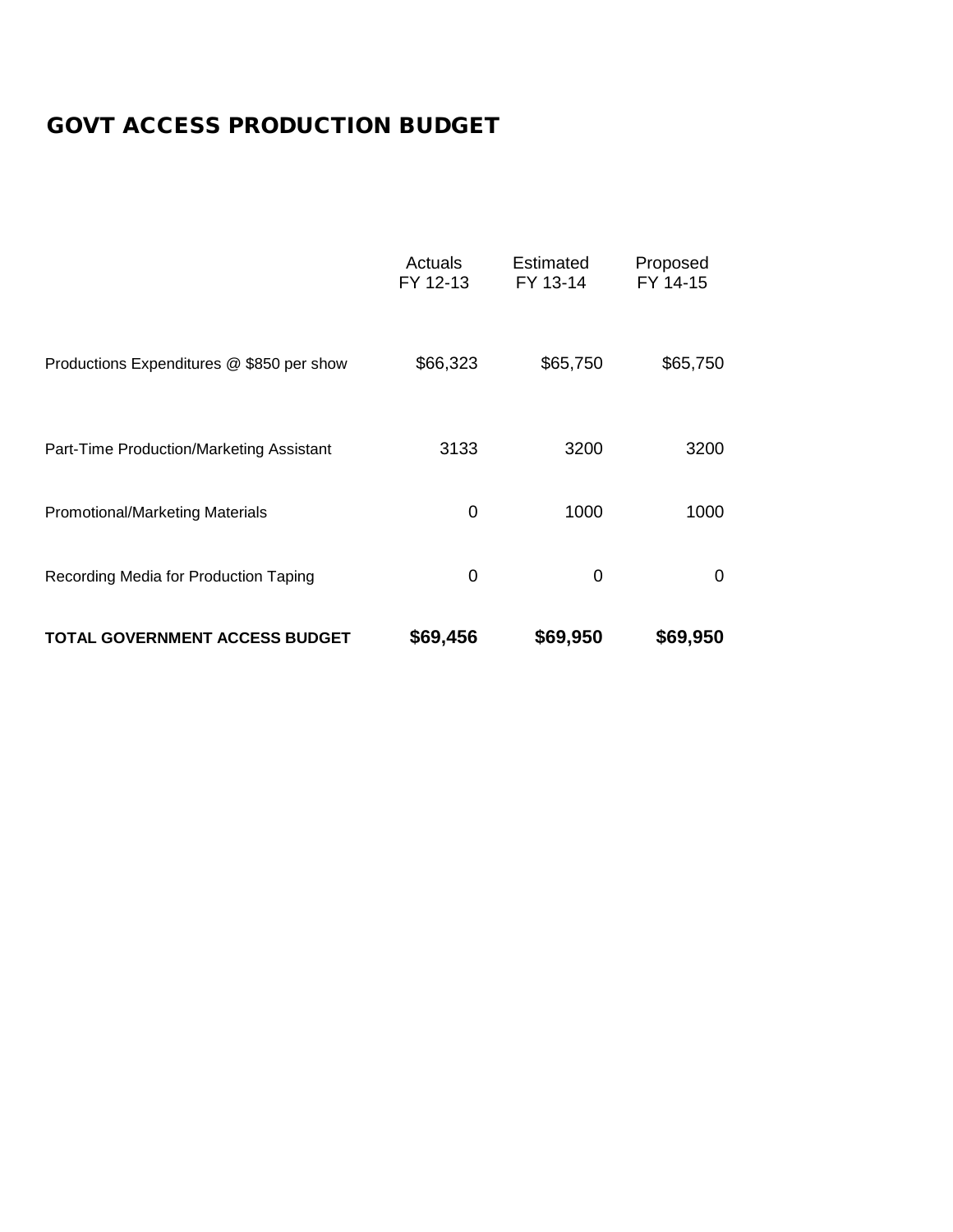## **BUDGET OVERVIEW**

### **BUENA PARK CABLE FOUNDATION BUDGET BALANCES, EXPENDITURES AND PROPOSALS**

Fiscal Year 2017-18 Fiscal Year 2018-19

| <b>Ending Balance</b><br>6/30/17               | \$28,402    | <i>Projected</i> Balance<br>6/30/18      | \$15,702     |
|------------------------------------------------|-------------|------------------------------------------|--------------|
| Income for<br>12 months<br>(Estimated)         | $+$100,000$ | <i>Projected</i> Income<br>for 12 months | $+\$100,000$ |
| Estimated<br>Expenditures                      | $-$112,700$ | Proposed<br>Expenditures                 | $-$ \$92,200 |
| <b>Ending Balance</b><br>$6/30/18$ (Estimated) | \$15,702    | Proposed Balance<br>6/30/19              | \$23,502     |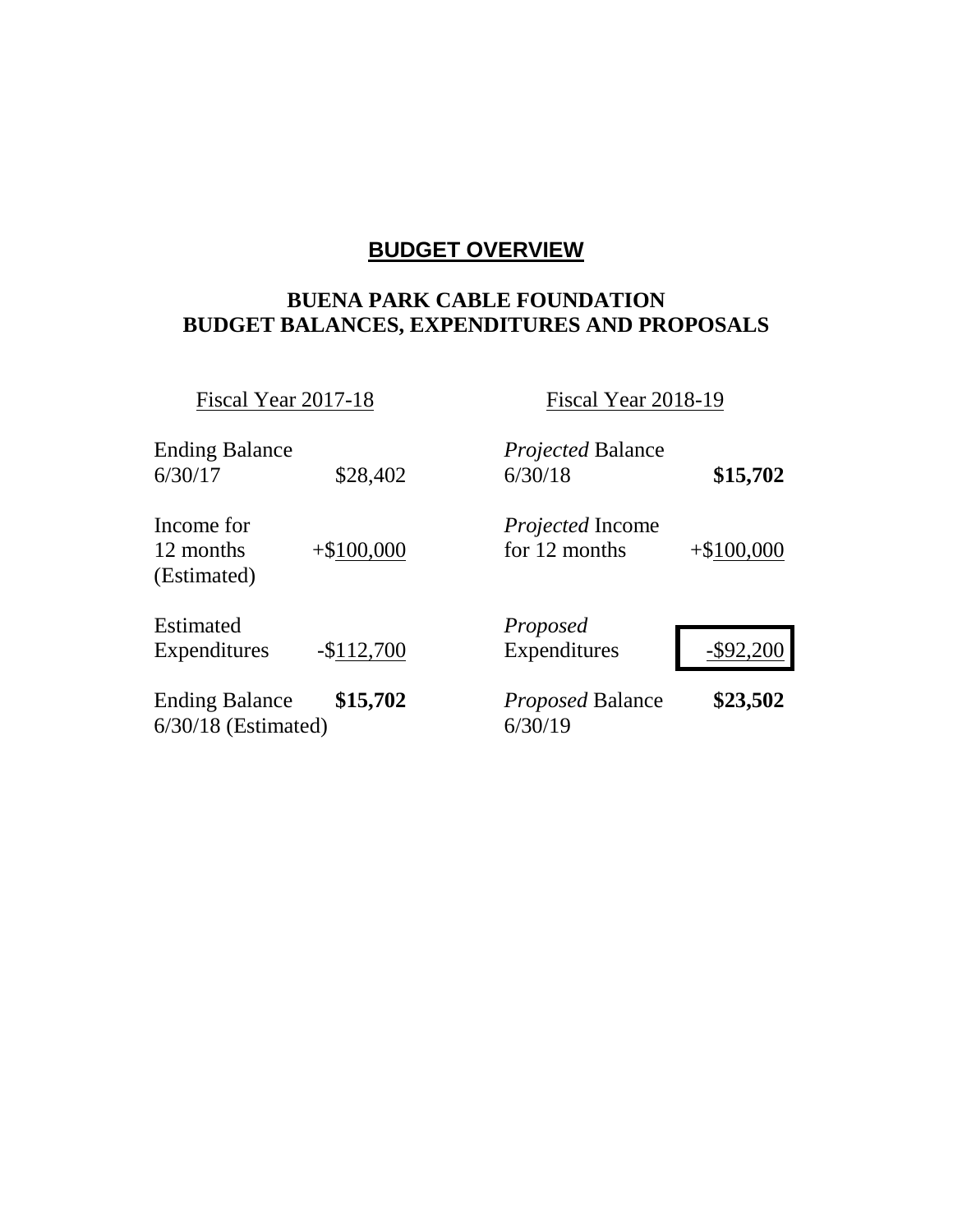# 2018-19 Cloud Production Schedule

| <b>July</b>                  |            |
|------------------------------|------------|
| Crime Watch                  | \$900      |
| <b>Ministerial Series</b>    | \$275      |
| <b>Council Meeting A</b>     | \$40/hr    |
| <b>Council Meeting B</b>     | \$40/hr    |
| <b>Planning Commission A</b> | \$40/hr    |
| <b>Planning Commission B</b> | \$40/hr    |
| <b>August</b>                |            |
| Crime Watch                  | \$900      |
| <b>BP Library District</b>   | \$900      |
| <b>Council Meeting A</b>     | \$40/hr    |
| <b>Council Meeting B</b>     | \$40/hr    |
| <b>Planning Commission A</b> | \$40/hr    |
| <b>Planning Commission B</b> | \$40/hr    |
| <u>September</u>             |            |
| Crime Watch                  | \$900      |
| <b>Ministerial Series</b>    | \$275      |
| <b>Council Meeting A</b>     | \$40/hr    |
| <b>Council Meeting B</b>     | \$40/hr    |
| <b>Planning Commission A</b> | \$40/hr    |
| <b>Planning Commission B</b> | \$40/hr    |
| <u>October</u>               |            |
| Crime Watch                  | \$900      |
| Candidates Forum             | \$900      |
| <b>Council Meeting A</b>     | \$40/hr    |
| <b>Council Meeting B</b>     | \$40/hr    |
| <b>Planning Commission A</b> | \$40/hr    |
| <b>Planning Commission B</b> | \$40/hr    |
| <b>November</b>              |            |
| Crime Watch                  | \$900      |
| <b>Ministerial Series</b>    | \$275      |
| Mayor's Prayer Breakfast     | <b>TBD</b> |
| <b>Council Meeting A</b>     | \$40/hr    |
| <b>Council Meeting B</b>     | \$40/hr    |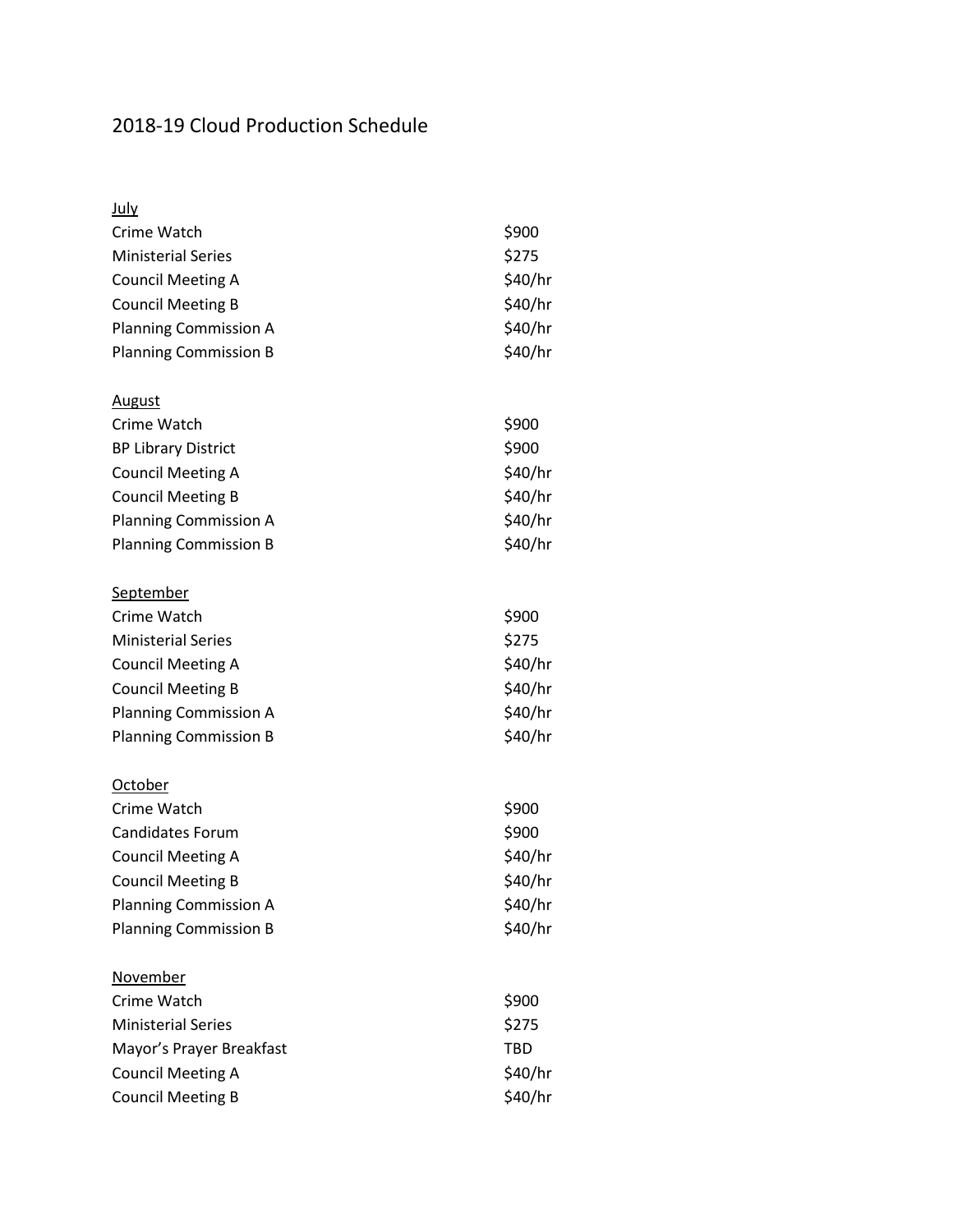| <u>November Cont'd</u><br><b>Planning Commission A</b><br><b>Planning Commission B</b>                               | \$40/hr<br>\$40/hr                 |
|----------------------------------------------------------------------------------------------------------------------|------------------------------------|
| <u>December</u><br>Crime Watch<br><b>Ministerial Series</b>                                                          | \$900<br>\$550                     |
| <b>Council Meeting A</b><br><b>Council Meeting B</b><br><b>Planning Commission A</b><br><b>Planning Commission B</b> | \$40/hr<br>dark<br>\$40/hr<br>dark |
| <b>January</b>                                                                                                       |                                    |
| Crime Watch<br><b>Ministerial Series</b><br><b>Council Meeting A</b>                                                 | \$900<br>\$275<br>\$40/hr          |
| <b>Council Meeting B</b><br><b>Planning Commission A</b>                                                             | \$40/hr<br>\$40/hr                 |
| <b>Planning Commission B</b>                                                                                         | \$40/hr                            |
| <b>February</b>                                                                                                      |                                    |
| Crime Watch<br><b>Council Meeting A</b>                                                                              | \$900<br>\$40/hr                   |
| <b>Council Meeting B</b>                                                                                             | \$40/hr                            |
| <b>Planning Commission A</b>                                                                                         | \$40/hr                            |
| <b>Planning Commission B</b>                                                                                         | \$40/hr                            |
| March                                                                                                                |                                    |
| Crime Watch                                                                                                          | \$900                              |
| <b>Ministerial Series</b>                                                                                            | \$275                              |
| <b>Council Meeting A</b><br><b>Council Meeting B</b>                                                                 | \$40/hr<br>\$40/hr                 |
| <b>Planning Commission A</b>                                                                                         | \$40/hr                            |
| <b>Planning Commission B</b>                                                                                         | \$40/hr                            |
| <u>April</u>                                                                                                         |                                    |
| Crime Watch                                                                                                          | \$900                              |
| <b>Ministerial Series</b>                                                                                            | \$275                              |
| <b>Council Meeting A</b>                                                                                             | \$40/hr                            |
| <b>Council Meeting B</b>                                                                                             | \$40/hr                            |
| <b>Planning Commission A</b>                                                                                         | \$40/hr                            |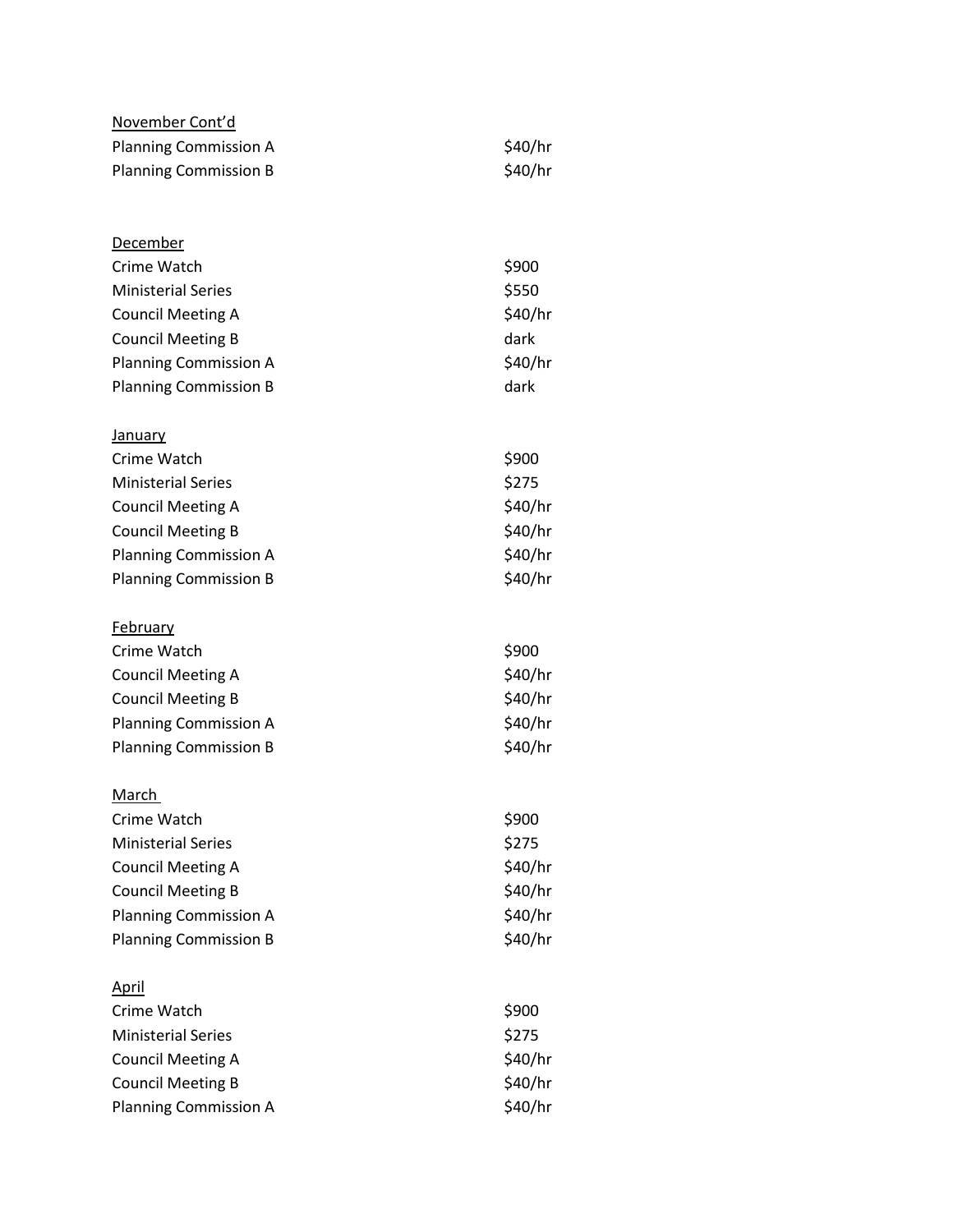| April Cont'd                 |         |  |  |
|------------------------------|---------|--|--|
| <b>Planning Commission B</b> |         |  |  |
|                              |         |  |  |
| <u>May</u>                   |         |  |  |
| Crime Watch                  | \$900   |  |  |
| <b>BP Library District</b>   | \$900   |  |  |
| Police Appreciation Luncheon | \$900   |  |  |
| Council Meeting A            | \$40/hr |  |  |
| <b>Council Meeting B</b>     | \$40/hr |  |  |
| <b>Planning Commission A</b> | \$40/hr |  |  |
| <b>Planning Commission B</b> | \$40/hr |  |  |
|                              |         |  |  |
| June                         |         |  |  |
| Crime Watch                  | \$900   |  |  |
| <b>Ministerial Series</b>    | \$275   |  |  |
| Council Meeting A            | \$40/hr |  |  |
| <b>Council Meeting B</b>     | \$40/hr |  |  |
| Planning Commission A        | \$40/hr |  |  |

\$40/hr

Planning Commission B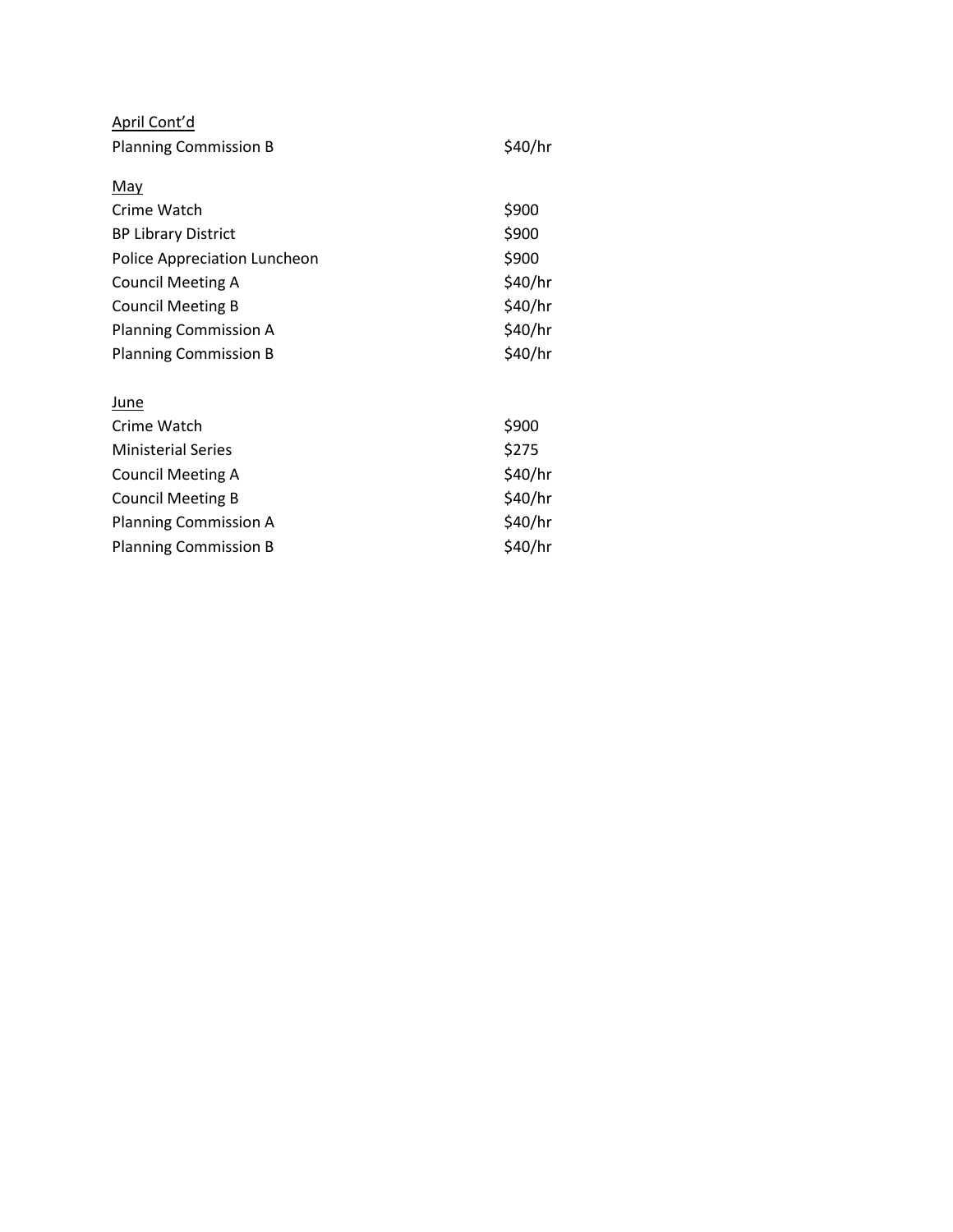# 2018-19 Vista Media Services Schedule

| July                              |            |
|-----------------------------------|------------|
| Adopt a Pet                       | \$900      |
| Mayor's Show                      | \$900      |
| <b>WNIT A</b>                     | \$500      |
| WNIT B                            | \$500      |
| <b>WNIT C</b>                     | \$500      |
| Super Senior Saturday*            | \$40/hr    |
| <b>August</b>                     |            |
| <b>Buena Park Today</b>           | \$900      |
| <b>WNIT A</b>                     | \$500      |
| <b>WNIT B</b>                     | \$500      |
| <b>WNIT C</b>                     | \$500      |
| Senior Center Classes*            | \$40/hr    |
| September                         |            |
| <b>WNIT A</b>                     | \$500      |
| <b>WNIT B</b>                     | \$500      |
| <b>WNIT C</b>                     | \$500      |
| Silverado Days*                   | \$40/hr    |
| Saturday Eve Ballroom Dances*     | \$40/hr    |
| <b>October</b>                    |            |
| Mayor's Show                      | \$900      |
| Silverado Days                    | \$900      |
| <b>WNIT A</b>                     | \$500      |
| <b>WNIT B</b>                     | \$500      |
| <b>WNIT C</b>                     | \$500      |
| Veterans Day*                     | \$40/hr    |
| November                          |            |
| Adopt a Pet                       | \$900      |
| Mayor's Prayer Breakfast          | <b>TBD</b> |
| <b>WNIT A</b>                     | \$500      |
| <b>WNIT B</b>                     | \$500      |
| <b>WNIT C</b>                     | \$500      |
| X-Mas Tree Lighting*              | \$40/hr    |
| CandyCane Land*                   | \$40/hr    |
| <b>Holiday Decoration Awards*</b> | \$40/hr    |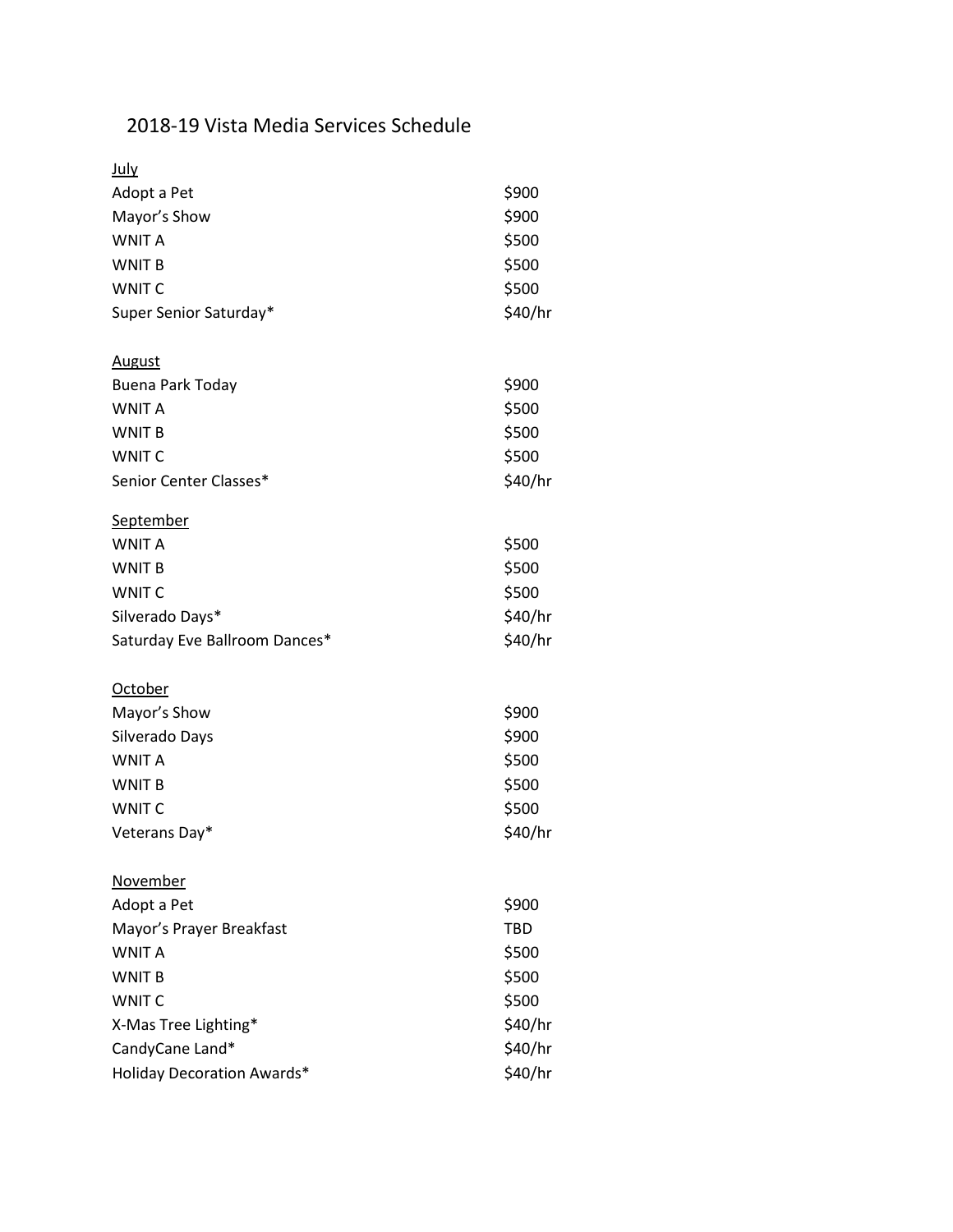| <b>December</b>               |            |
|-------------------------------|------------|
| <b>Buena Park Today</b>       | \$900      |
| <b>Buena Park Giving</b>      | \$900      |
| <b>WNIT A</b>                 | \$500      |
| <b>WNIT B</b>                 | \$500      |
| <b>WNIT C</b>                 | \$500      |
| <b>January</b>                |            |
| Mayor's Show                  | \$900      |
| <b>WNIT A</b>                 | \$500      |
| <b>WNIT B</b>                 | \$500      |
| <b>WNIT C</b>                 | \$500      |
| State of the City*            | \$40/hr    |
| Gymnasium Programs*           | \$40/hr    |
| <u>February</u>               |            |
| Buena Park Today              | \$900      |
| State of the City             | <b>TBD</b> |
| <b>WNIT A</b>                 | \$500      |
| <b>WNIT B</b>                 | \$500      |
| <b>WNIT C</b>                 | \$500      |
| Eggstravaganza*               | \$40/hr    |
| Track Meet*                   | \$40/hr    |
| <b>GRIP Soccer*</b>           | \$40/hr    |
| <u>March</u>                  |            |
| <b>WNIT A</b>                 | \$500      |
| <b>WNIT B</b>                 | \$500      |
| <b>WNIT C</b>                 | \$500      |
| Volunteer Focus*              | \$40/hr    |
| <u>April</u>                  |            |
| Mayor's Show                  | \$900      |
| <b>WNIT A</b>                 | \$500      |
| <b>WNIT B</b>                 | \$500      |
| <b>WNIT C</b>                 | \$500      |
| Aquatics*                     | \$40/hr    |
| <b>BPPD Open House*</b>       | \$40/hr    |
| Police Appreciation Luncheon* | \$40/hr    |
| Leisure Classes*              | \$40/hr    |